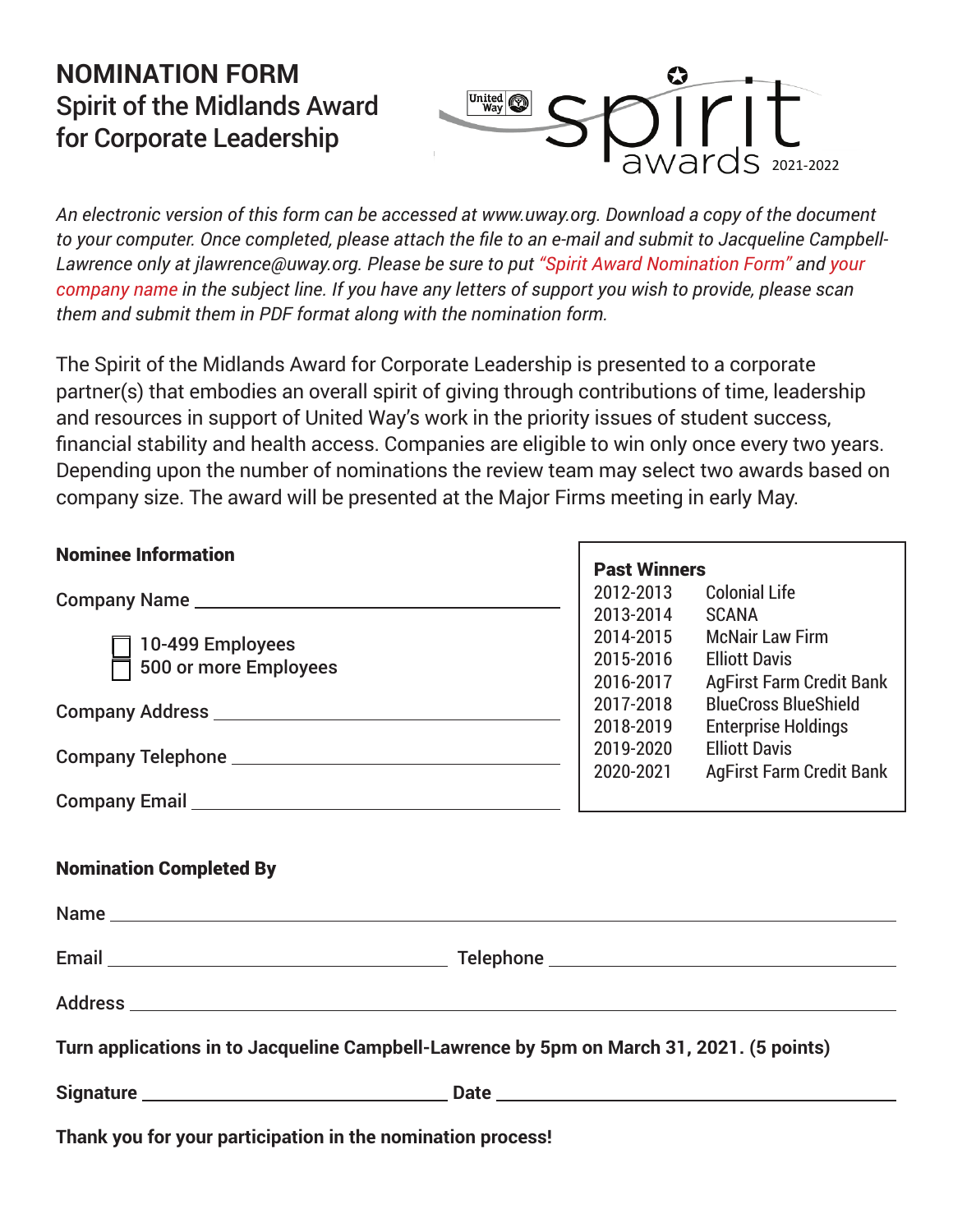Please complete the following questions fully to give the selection committee the most important information about the nominee.

## **1. COMMUNITY IMPACT: (35 points)**

**Over the past year or 12-month period, how has this company played an active role LOCALLY and positively contributed to United Way's work in improving student success, financial stability for families and individuals including homelessness & housing services, and programs to address hunger and health access.**

- *• If applicable, please include a summary of how this company's philanthropic goals align with United Way's work in the areas of school readiness, financial stability and health access.*
- *• How are all or one of your targeted impact areas supported through company investment such as grants?*
- *• Describe additional support through in kind gifts, thought leadership or pro bono support.*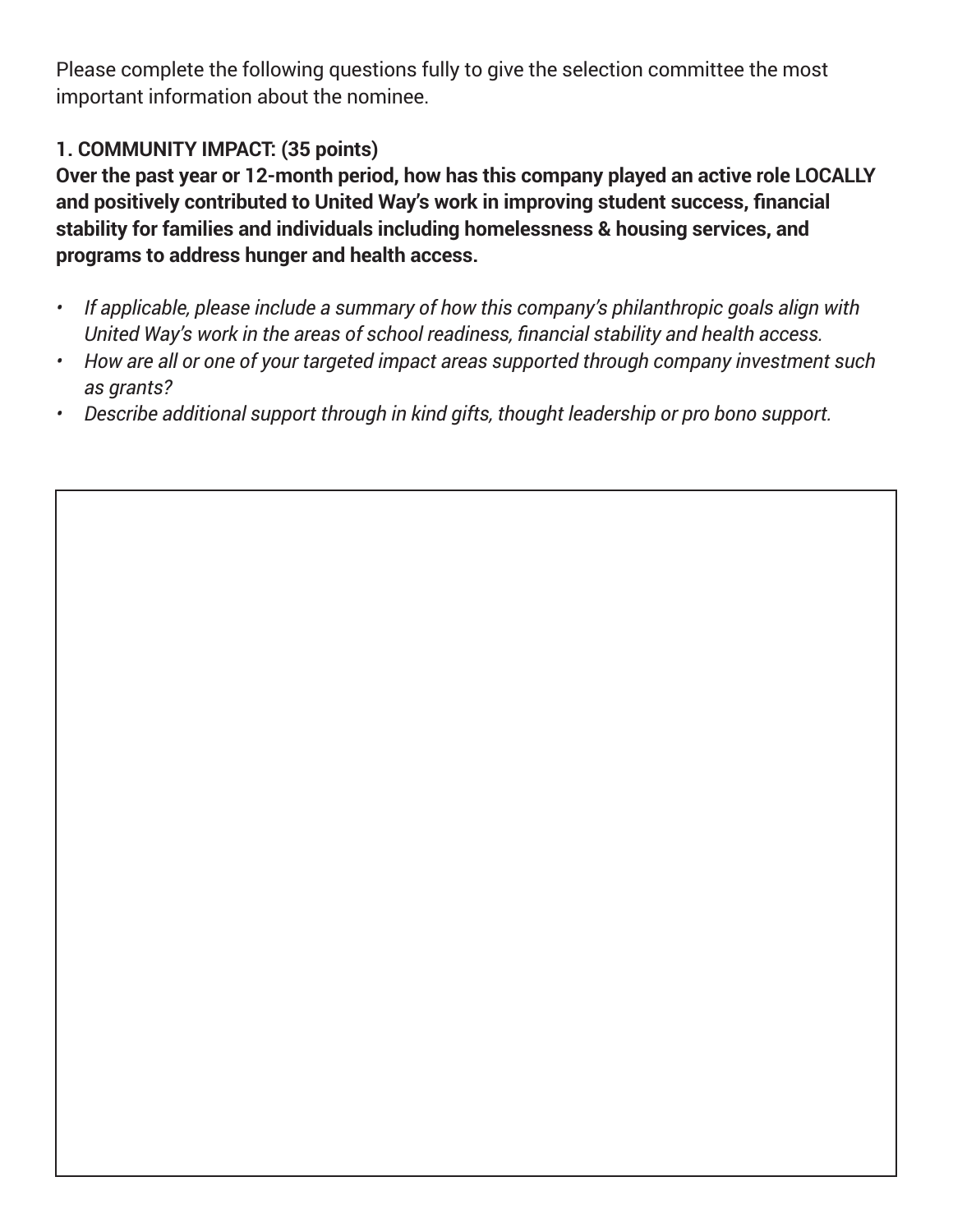## **2. VOLUNTEER ENGAGEMENT: (20 points)**

Over the past year or 12-month period, describe how this company exhibits a company-wide commitment to involving employees, families, retirees and other stakeholders in volunteer opportunities and service to benefit our community.

- *• Please explain how this company's culture and policies encourage and recognize volunteering.*
- *• Please include your company's policy for employees volunteering during work hours.*
- *• Please include in your response a description of the company and employees' participation in volunteer projects with United Way. (Examples: United Way Day of Action, Flood Response, Midlands Reading Consortium, representation on United Way Board, Campaign Committee, other committees, or other United Way volunteer opportunities, etc.).*

*Please include a description of the impact of volunteers.*

- *• Number of volunteers*
- *• Percentage of employees that volunteers*
- *• Value of volunteer hours*